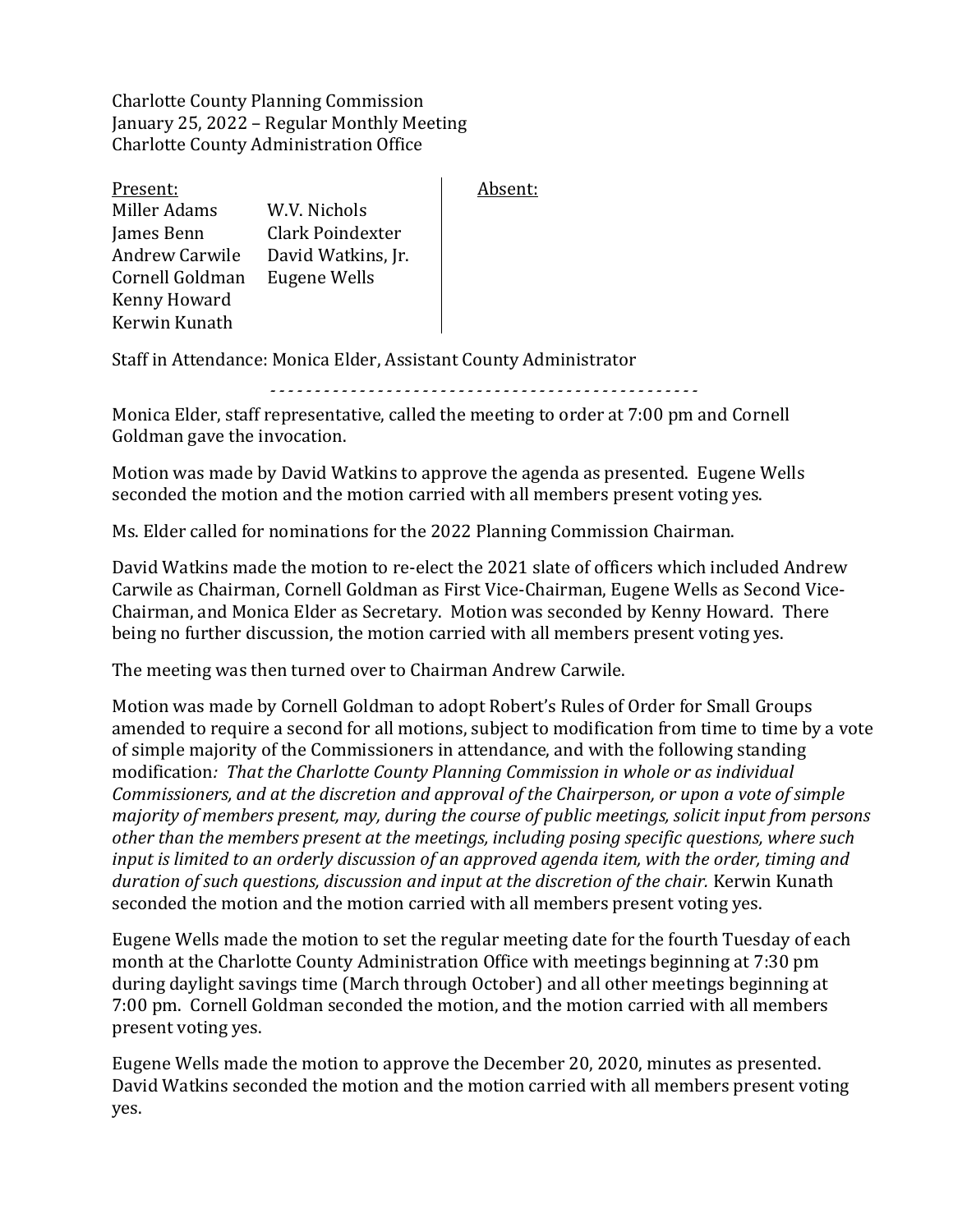## *Public Comment Period*

Francis Hodsoll, CEO of SolUnesco, stated that SolUnesco had completed evaluations of wetlands and historical and cultural resources and planned to resubmit the Randolph Solar application by January 31st. He noted that his team continued efforts to meet with adjacent property owners and landowners with potential residential structures within 800' of the project fence line.

P.K. Pettus informed the Commission that Mecklenburg County's Planning Commission had recently found a utility-scale solar project not in accord with their comprehensive plan and their Board of Supervisors upheld those findings. She also reported that Fauquier County had delayed review of a utility-scale solar application for 90 days to obtain additional information on public concerns, primarily related to use of agricultural land for solar development.

## *Zoning Text Amendment Application – Emergency Temporary Housing*

The Commission continued review of Love Over Crisis, LLC's zoning text amendment application for "Emergency Temporary Housing." Staff provided an updated report with information on inspections, noting that shelters did not fall under the Virginia Department of Health's lodging inspection program nor did the Virginia Department of Housing and Community Development (DHCD) perform shelter inspections. Staff reported that DHCD's grant programs for shelters include basic facility requirements; a copy of the "Habitability Checklist" from their Virginia Homeless Shelter Program (VHSP) was provided.

Commissioners expressed concerns about support services for shelter occupants that are not available locally, noting that more urban areas would be better able to provide these services. Love Over Crisis Executive Director Shelley Mays-Couch explained the state was divided into service districts and shelters used needed to be located within the district. She noted that shelters provided an opportunity to assess occupants' needs, document their circumstances, and plan for a solution. Ms. Mays-Couch also stated that Love Over Crisis had operated a pilot program in a duplex in Charlotte County in 2020 with over twelve participants, with three of them being from Charlotte County.

Commissioners asked Ms. Mays-Couch about sources for transportation, funding, and meals for her project. Ms. Mays-Couch stated that staff would provide some transportation and they would seek volunteers from the faith-community, the organization would seek funding where God led them, and partners such as FACES in Farmville and the local faith-community would assist with meals.

Staff addressed the review process and next steps with the Planning Commission. By consensus Commissioners then scheduled a public hearing for February  $15<sup>th</sup>$  at 7:00 pm, requesting a make-up date be provided in case of adverse weather.

## *Staff Report*

Staff reported that Deborah Haskins and Gladys Reid had retired from the Commission. While Miller Adams had been appointed as the Red Oak/Wylliesburg representative, the Town of Phenix position remained open. In addition, the Board of Supervisors had not yet appointed their liaison. Staff reminded Commissioners of the community meeting scheduled for January 31st and reported on advertising efforts. Staff also reported that a conditional use permit (CUP) for a campground had been received. Based on procedural recommendations